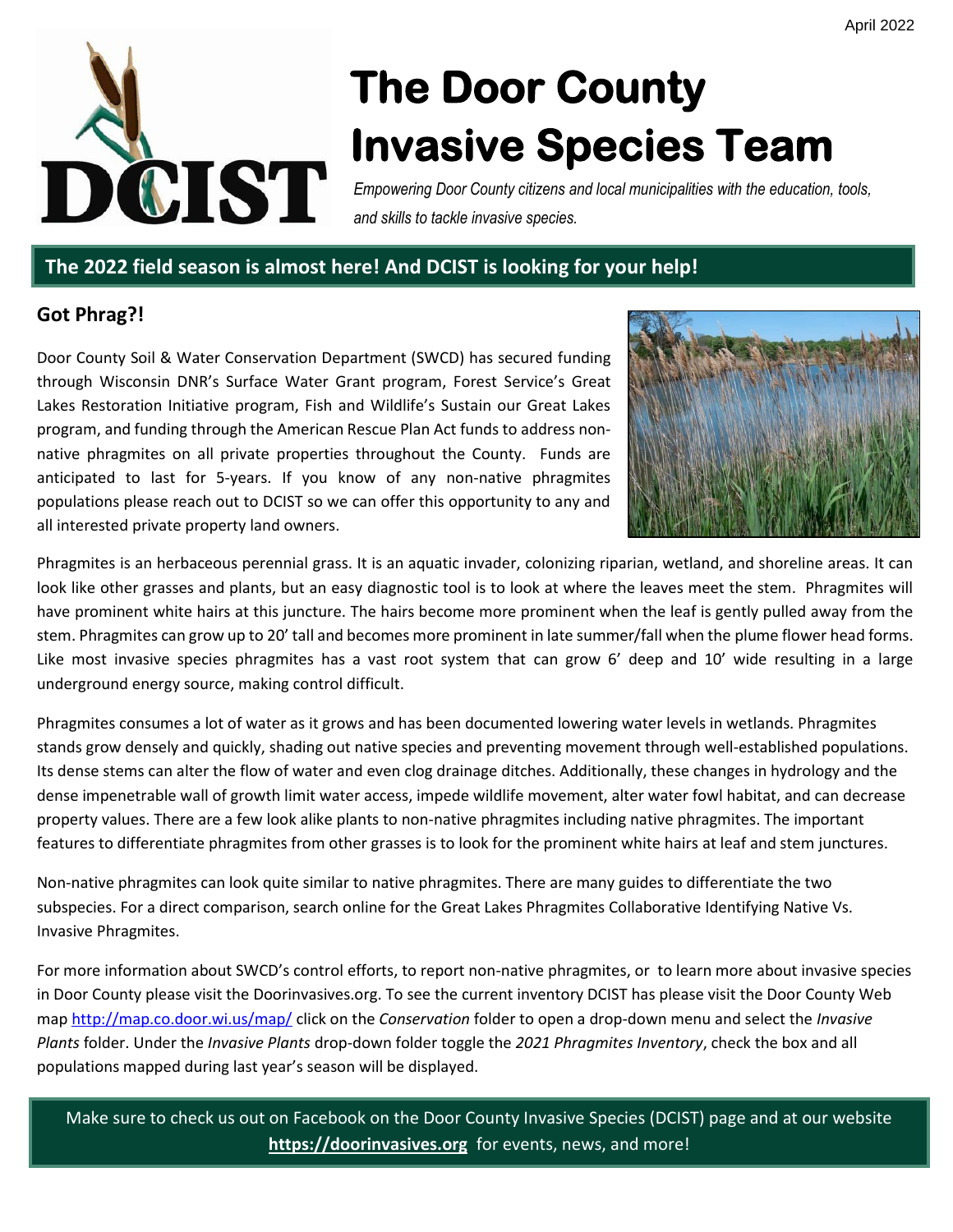#### Invasive Species Workshops and Volunteer Opportunities

# **Every Day is Earth Day April 21st -24th**

The festival kicks off on Thursday night at Crossroads with a screening of "Kiss the Ground." Then on Friday night at Northern Sky's Gould Theater, there will be an Earth Day Show featuring live music, prose and poetry. On Saturday we will host our festival at the Kress with booths and workshops focused on Earth Care. Finally, the fest will wrap on Sunday at Crossroads with demonstrations and outdoor activities.

For more information please visit: <https://kresspavilion.org/ededfest/>



# **Garlic Mustard** Pull Day! Tuesday, May 17 at 9 am<sup>\*</sup>

# **Garlic Mustard Pull Day May 17th, 9 am (Rain Date May 18th, 9 am)**

Garlic Mustard is one of those noxious weeds the Village of Egg Harbor is focusing on eradicating. This is a species that blooms in spring and drops around 1,000 seeds per plant in early June.

The program will include a presentation by Sam Koyen from the Door County Invasive Species Team (DCIST) at the home of Ken & Shawn Mathys.

After a brief presentation, volunteers will head out to tackle a large patch of Garlic Mustard along County Hwy G, adjacent to the golf course. As time permits we will branch out to other areas.

For more information please visit:

<https://www.villageofeggharbor.org/> or reach out to Tom Strong at tstrong@villageofeggharbor.org

#### **Clean Boats Clean Waters Training May 31st, 10-12 am**

Ever wonder how to become a boat launch aquatic invasive species protector or wonder about DCIST's aquatic invasive species prevention efforts? Here's your chance to attend a Clean Boats Clean Water training. This Clean Boats, Clean Waters training is for those who have never participated in a Clean Boats, Clean Waters, watercraft inspection, and for those who would like a reminder and some practice before heading out to the landings this summer. This FREE training is open to the public. All are welcome to attend. To register, please contact Samantha Koyen, Door County AIS Coordinator and Conservationist, at skoyen@co.door.wi.us or call 920-746-2363.

For more information about Clean Boats Clean Waters please visit: [https://www3.uwsp.edu/cnr](https://www3.uwsp.edu/cnr-ap/UWEXLakes/Pages/programs/cbcw/default.aspx)[ap/UWEXLakes/Pages/programs/cbcw/default.aspx](https://www3.uwsp.edu/cnr-ap/UWEXLakes/Pages/programs/cbcw/default.aspx)



Make sure to check us out on Facebook on the Door County Invasive Species (DCIST) page and at our website **[https://doorinvasives.org](https://doorinvasives.org/)** for events, news, and more!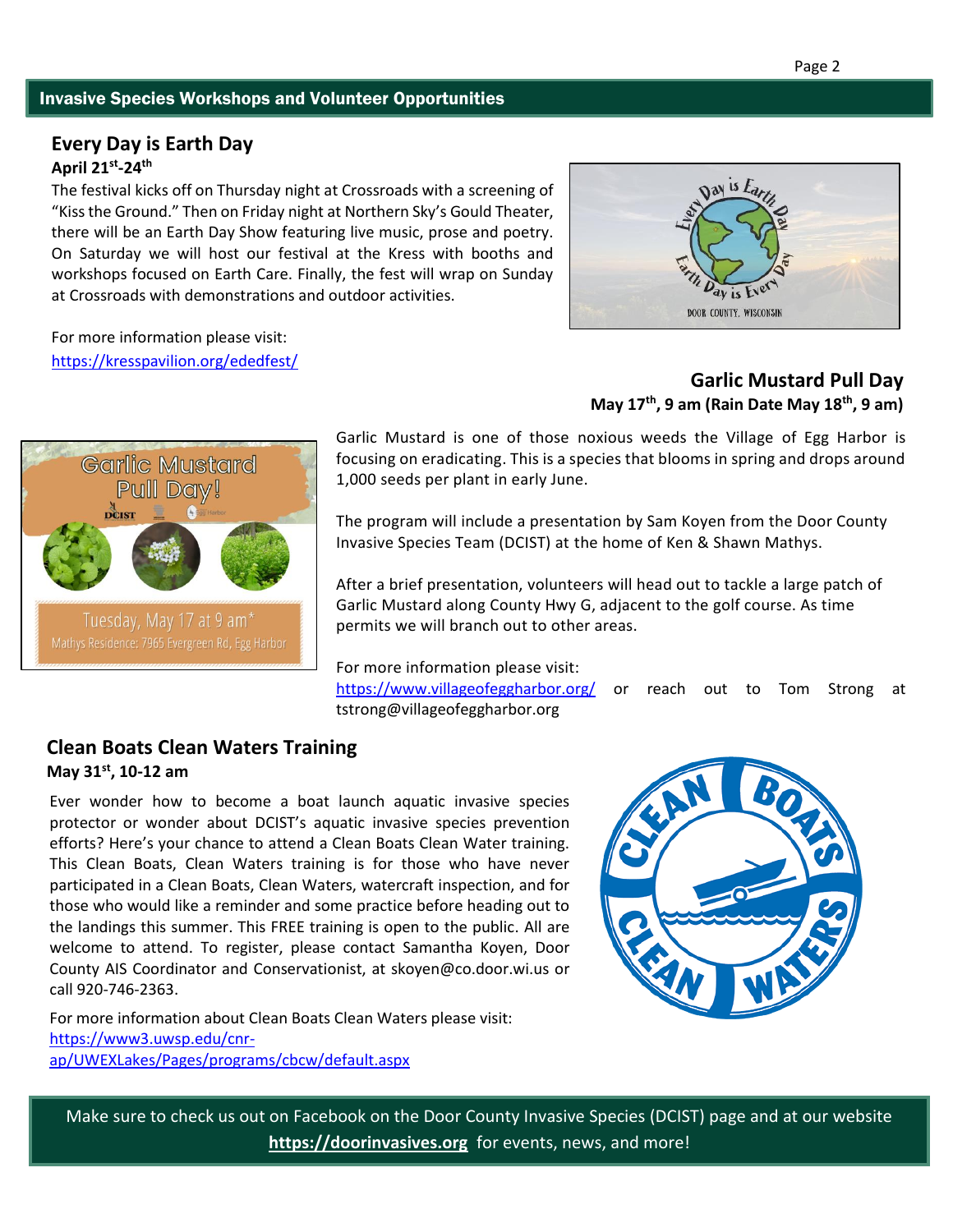#### Invasive Species Workshops and Volunteer Opportunities



# **20th Annual Festival of Nature May 13th - August 6th**

The 2022 Festival of Nature offers a full slate of field trips, classes, and activities throughout Door County. Registration opens Monday, April 18th at 10am.\* There is a maximum number of participants allowed for each field trip or program, so registering early is the best way to ensure you get to participate in the activities you want. Registration is easy – go to www. RidgesSanctuary.org or call 920- 839-2802.

# **DCIST Summer Training June 8th 8 am-12 pm**

DCIST would like to invite you to a fun filled 4 hour invasive species training to learn more about field identification, safety, invasive species rules and regulations, and why protecting Door County from these invasive species is so important. Various partners will address topics and there will be a field component so dress appropriately!

For more information about the event reach out to the DCIST coordinator, Samantha Koyen: Office: 920-746-2363, Email: [dcist1@gmail.com](mailto:dcist1@gmail.com)





# **Want to stay up to date on all activities?**

Check out the DCIST calendar! The calendar provides up to date events going on pertaining to natural resource events. If you have an event you would like to add to the calendar let us know! The website also provides information on control options, identification information, and so much more!

Check out our calendar at:<https://doorinvasives.org/calendar>

DCIST relies on volunteers to help collect data on where invasive plants and animals are found in Door County.

If you're interested in helping, we can provide training on the use of handheld GPS units or you can also use the GLEDN app to report findings via your smartphone. Contact DCIST at [dcist1@gmail.com](mailto:dcist1@gmail.com) for more information or learn how to download and use the app at <https://fyi.uwex.edu/wifdn/>.

Keep an eye out for our May newsletter and keep up to date on our DCIST website at **[https://doorinvasives.org](https://doorinvasives.org/).** We will be posting any and all additional training opportunities & educational materials as we receive them.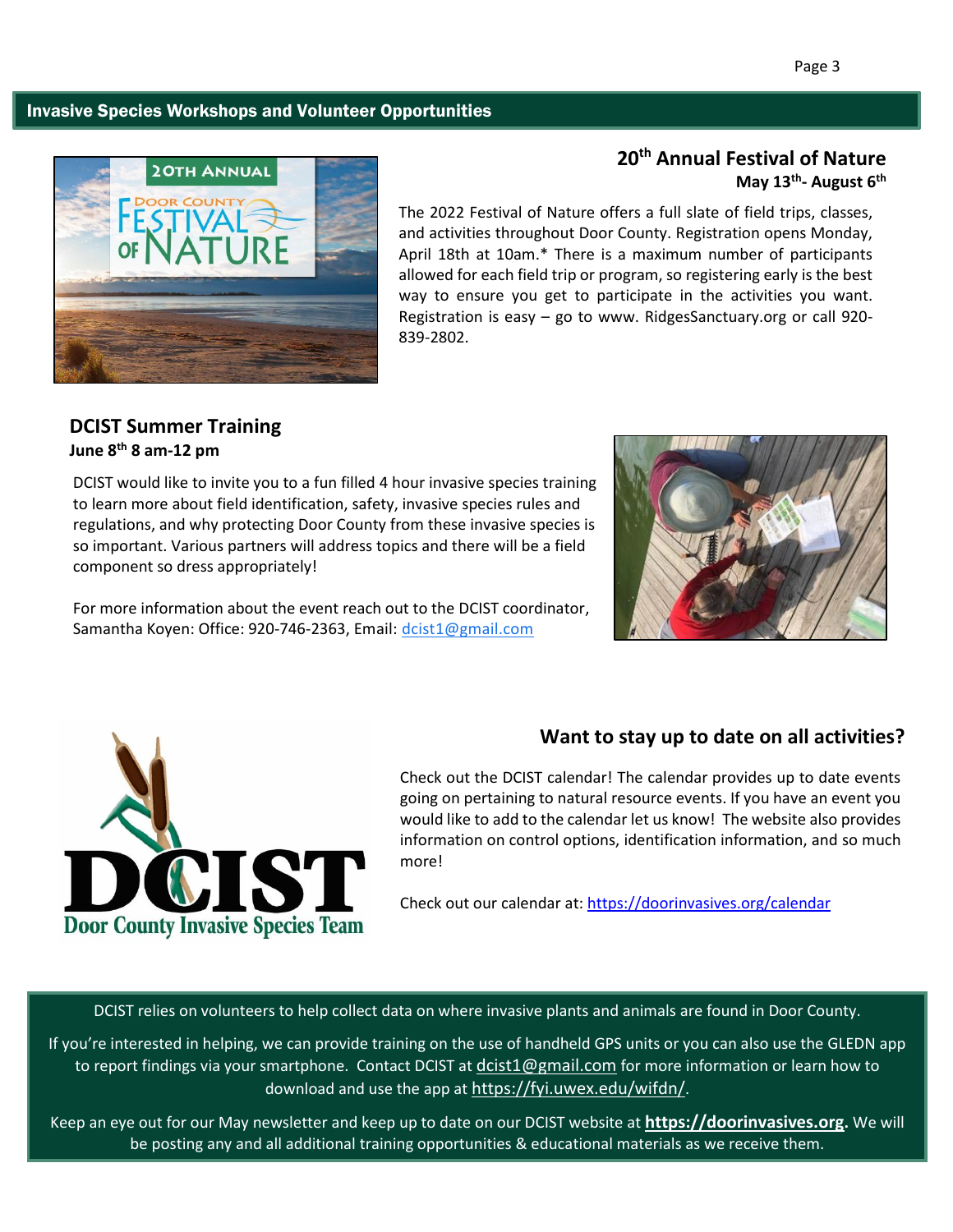#### Native Species Highlights

#### **Wisconsin Spring Flowers**

Spring in Wisconsin is a beautiful time to see ephemeral species, and stunning spring flowers. Ephemeral species have a limited time to prosper and blossom before the trees leaf out, earning them the name "ephemeral", meaning lasting a short time. Ephemerals and spring flowering native plants provide pollinators with an early source of nectar. Native species like these support our native ecology. Please help our native species by controlling invasive species and whenever possible landscape with native species.

**Blood root** (*Sanguinaria candadensis*): This ephemeral grows in undisturbed woodlands, in flood plains, and on slopes near streams and waterways. When cut this plant exudes a reddish sap living up to its common name "blood root".





**Spring beauty** (*Claytonia virginia*): This ephemeral can grow in a variety of habitats including lawns, woodlands, savannahs and pastures, but is most commonly found in woodland settings.

**Hepatica** (*Hepatica nobilis*): This ephemeral flower can be pink, blue or white. It is found most commonly in woodland settings.





**Shadbush/serviceberry** (*Amelanchier spp.*): There are several species of serviceberry native to Door County, including roundleaf serviceberry (A. sanguinea), inland serviceberry (A. interior), common serviceberry (A. arborea), and Allegheny serviceberry (A. laevis). These white flowering shrubs bloom late April into May and provide small edible berries in June/July earning this shrub it's other common name "Juneberry".

**Yellow trout lily** (*Erythronium americanum*): This ephemeral grows most commonly in woodland settings. There are also white trout lilies (*Erythronium albidum*) that grow in Wisconsin.



**\*\*Bloodroot photo credits:** left-Minnesota Wildflowers/right-Wisconsin DNR, **Spring beauty Photo credits:** left-Illinois, Wildflowers/right-Mt. Cuba Center, **Hepatica photo credits:** left & right-Wisconsin Master Gardener Program UW-Extension, **Shadbush/serviceberry photo credits:** left- G.A. Cooper/right- Danny Barron, **Trout lily photo credits:** left-Lady Bird Johnson Wildflower Center/right-Minnesota Wildflowers.

Make sure to check us out on Facebook on the Door County Invasive Species (DCIST) page and at our website **[https://doorinvasives.org](https://doorinvasives.org/)** for events, news, and more!